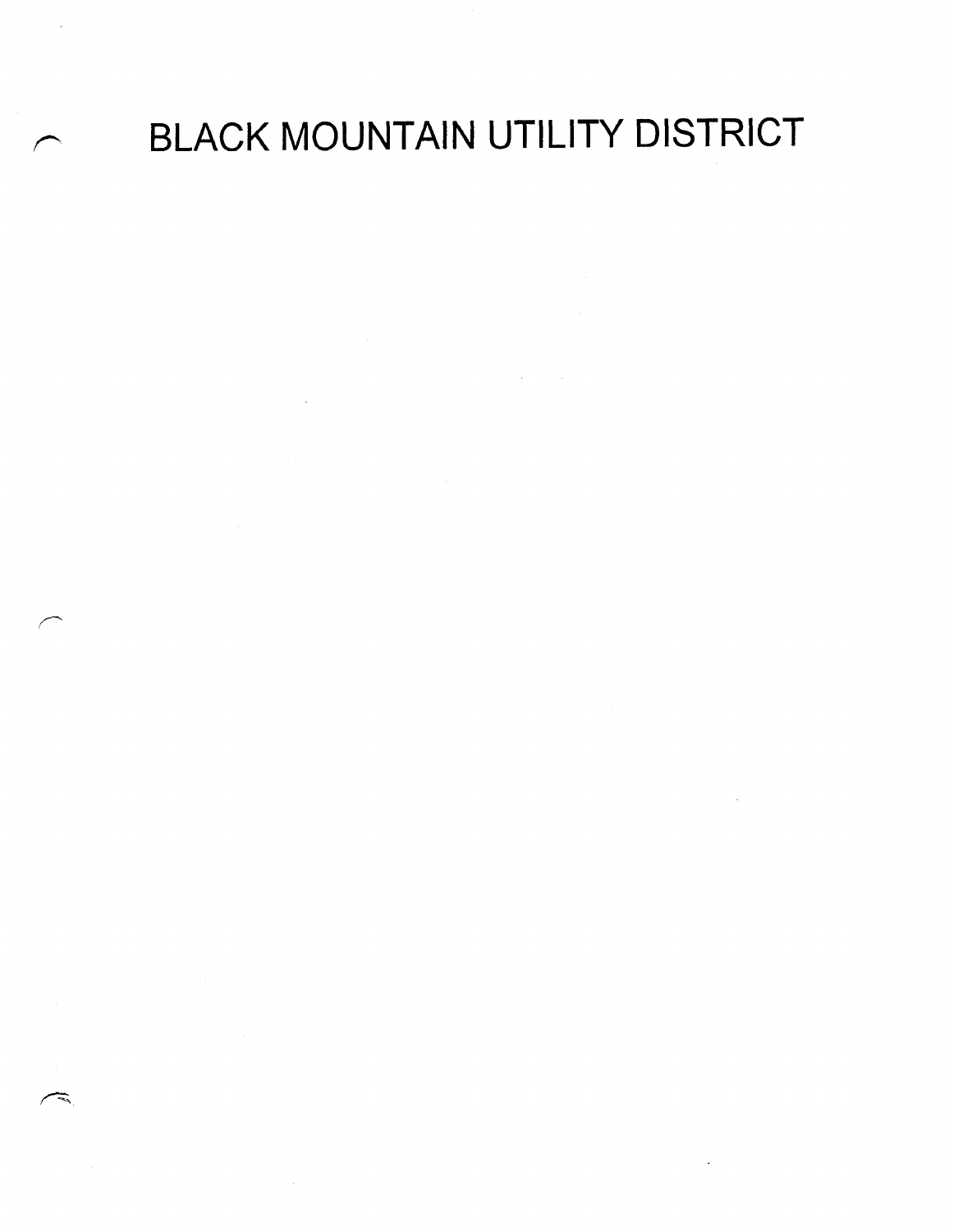| (NAME OF UTILITY) | P.S.C. KY. NO.            |  |  |  |
|-------------------|---------------------------|--|--|--|
|                   | SHEET NO.                 |  |  |  |
|                   |                           |  |  |  |
|                   | CANCELING P.S.C. KY. NO.  |  |  |  |
|                   | SHEET NO.                 |  |  |  |
|                   |                           |  |  |  |
|                   | CLASSIFICATION OF SERVICE |  |  |  |

RATES FOR WASTEWATER SERVICE

DECLINING BLOCK RATE SCHEDULE

FIRST 2,000 GALLONS \$18.25

 $\mathbf{r}$  .

 $\omega = \omega^2 - \omega^2$  .

MIN. BILL

NEXT 2,000 GALLONS (PER 1,000 GALLONS) S3.70 NEXT 2,000 GALLONS (PER 1,000 GALLONS) \$3.45 NEXT 4,000 GALLONS (PER 1,000 GALLONS) S3.20 OVER 10,000 GALLONS (PER 1,000 GALLONS) \$2.50

TAP ON FEE S400.00

PUBLIC SERVICE COMMISSION OF KENTUCKY **EFFECTIVE** 

OCT 08 1998

| PURSUANT TO 807 KAR 5:011.  |
|-----------------------------|
| <b>SECTION 911)</b>         |
| BY Treand By                |
| SECRETARY OF THE COMMISSION |

| DATE OF ISSUE $0.7$ 24 1998 |                      |               | DATE EFFECTIVE                                            |  |
|-----------------------------|----------------------|---------------|-----------------------------------------------------------|--|
|                             |                      |               | ISSUED BY Robert R Plat Manager - POB4612 Evats /5, 4062d |  |
|                             | SIGNATURE OF OFFICER | $\text{time}$ | <b>ADDRESS</b>                                            |  |